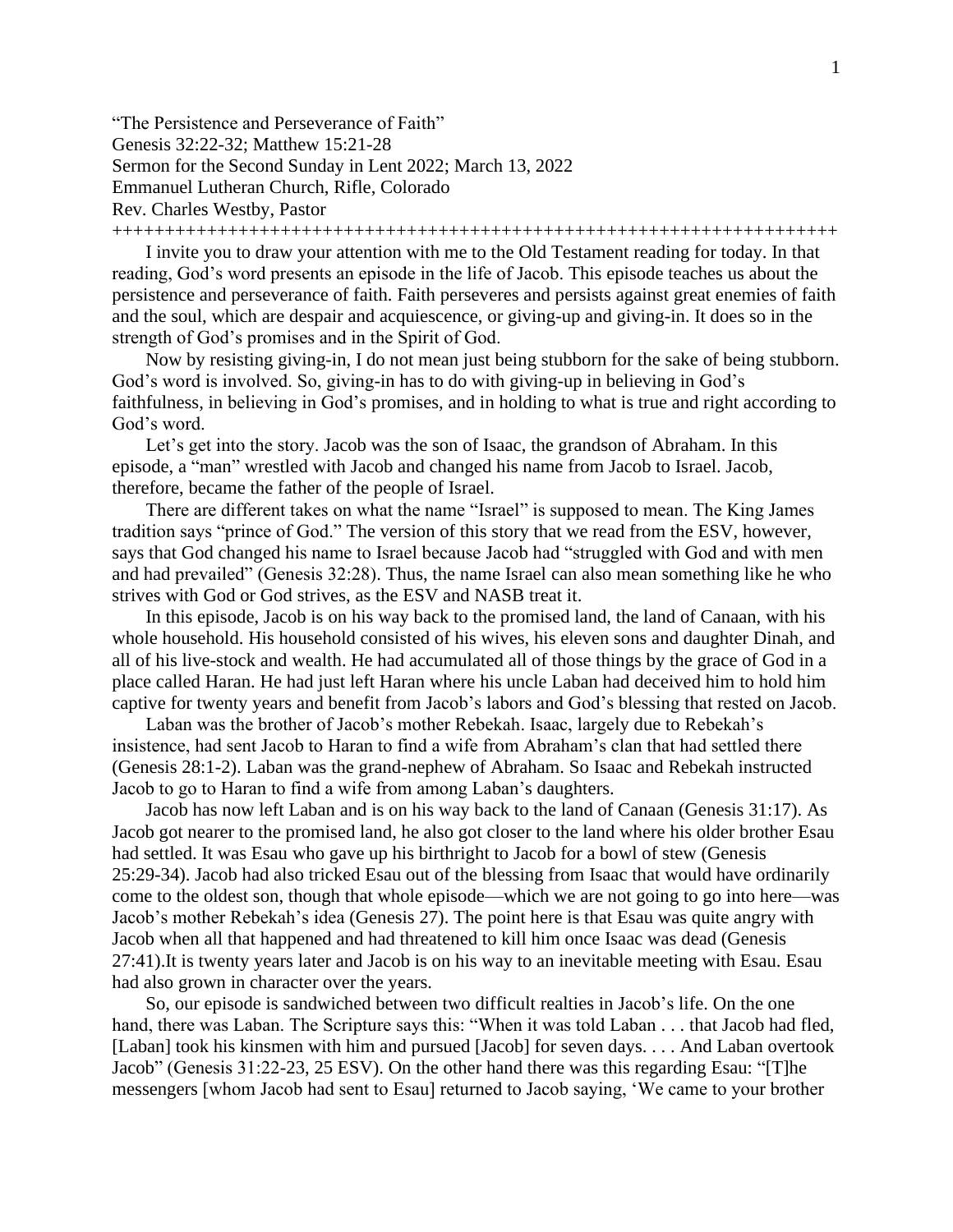Esau, and he is coming to meet you, and there are four hundred men with him'" (Genesis 32:6 ESV). When Jacob heard this, he was greatly afraid, as you can well imagine that he would be (Genesis 32:6).

Jacob was escaping from Laban who had kept Jacob captive by deceit and had treated him oppressively and unjustly for twenty years. He was pursuing Jacob to take from him his wives and children and all of his possessions because Laban thought they all belonged to him. But as Jacob was escaping Laban, Esau was coming to him with four hundred men. Jacob would escape Laban because God had warned Laban not to do anything evil to Jacob and his household. But Jacob still had to face Esau. Things turned out well between Jacob and Esau. That is a good story that you can read about in Genesis 33.

During the night Jacob sent Rachel and Leah, his two wives, and their two maid-servants Bilhah and Zilpah, who had also become his wives—that's a long story but you can read about it in Genesis 29 and 30—and his eleven sons and sent them across the brook called Jabbock. Jacob remained behind and was now alone (Genesis 32:24).

Then the Scripture says that a "man" wrestled with Jacob until the sun began to rise (Genesis 32:24). When that "man" realized that the sun was rising and that he was not prevailing against Jacob, he touched Jacob in the hip and put his hip out of joint. Still, Jacob did not give-up. The "man" told Jacob to let him go (Genesis 32:25-26). Jacob said, "I will not let you go until you bless me" (Genesis 32:26). Then the "man" asked Jacob his name and then changed Jacob's name to Israel because Jacob had "contended with God and with men and had prevailed" (Genesis 32:28). In the context, the word "prevailed" has the idea of enduring, persevering, not giving-in or giving-up in the struggle. It is not really about power, at least not in any physical sense. It was about the "power" and tenacity of faith, in which faith in God on account of His promises does not give-up or give-in, does not despair or acquiesce.

In light of Jacob's story, we can easily see the struggle with man part. He had struggled with the deceitfulness and oppressiveness of his uncle Laban for twenty years. In that struggle, he had not given-up on God's promises and did not acquiesce to Laban.

But maybe we have difficulty with the struggle with God part. Does faith in God struggle with God? Maybe there is an idea that faith is purely passive, that it just kind of lies there. It is passive in the sense that it is generated in us by God and receives God's promises. But this same faith is also active and is engaged in a struggle with God.

This comes into view with respect to this mysterious "man" that Jacob "wrestled" with. This man sought out Jacob. He found Jacob and came to him. Jacob did not find him. And he came to Jacob and began to wrestle with him. This wrestling match was physical but its point did not rest on the physical plane. It had to do with the prevailing of faith against despair. In the tenacity of faith in God, Jacob would not given-up in the struggle with God. The not giving-up was captured in this: "I will not let you go until you bless me" (Genesis 32:26 ESV). The man had come to Jacob to strengthen his faith and to show to Jacob the perseverance and persistence of faith with God.

But who was this "man?" We see that Scripture does call him a man and that he physically wrestled with Jacob. He really was a man. He had a human body, human hands. He spoke with a human voice. Yet, he seems to come out of nowhere.

But then he put Jacob's hip out of joint. He did this by simply touching Jacob's hip. The implication is that there was more than just a physical power at work there. This man possessed a power that humans do not possess.

And then the man exercised an authority to change Jacob's name. This name change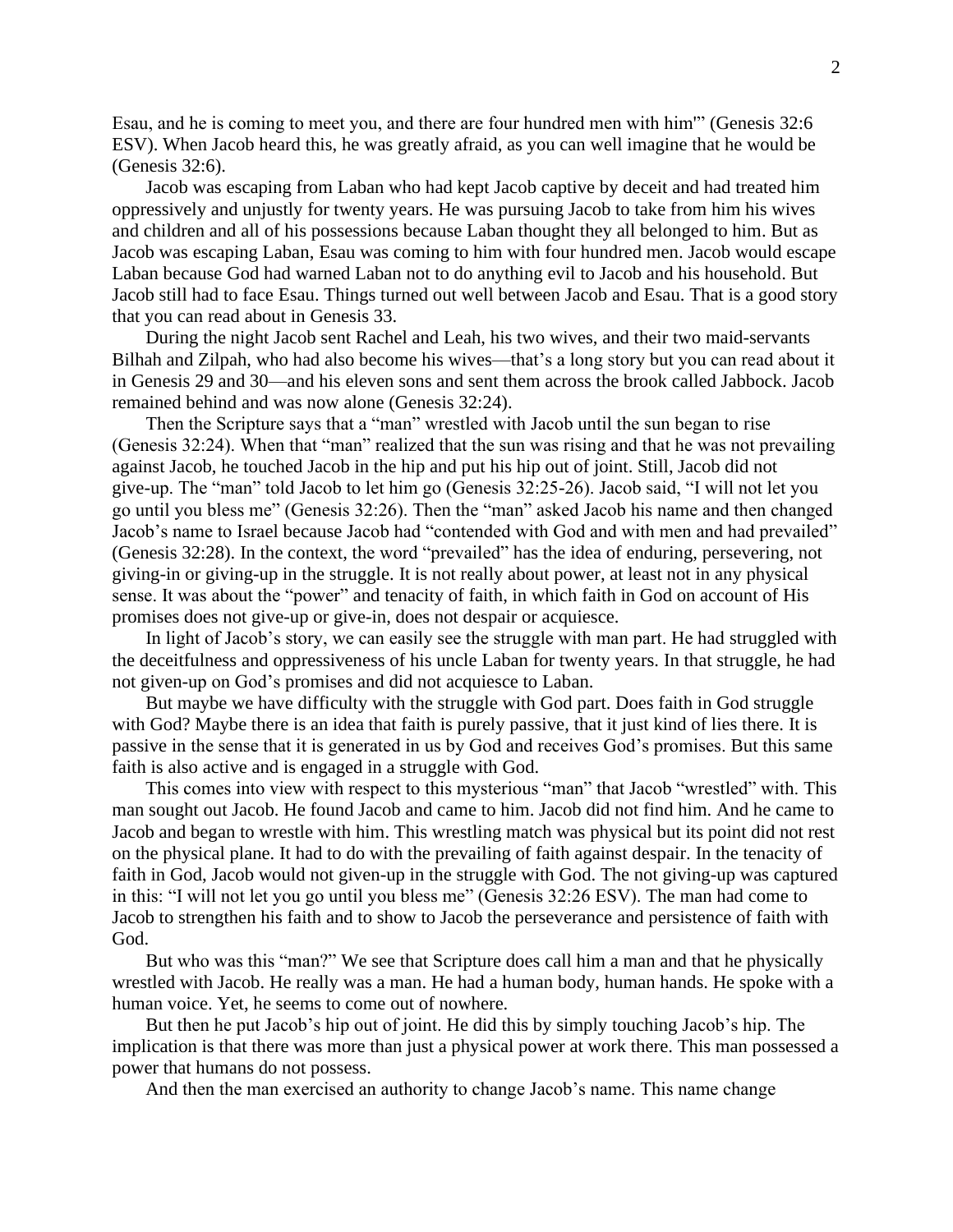involved Jacob's destiny in relation to God. You shall be called Israel. It also involved the naming of the great people that would descend from Jacob through his sons according to God's promise to Abraham, Isaac, and Jacob. This is critically important because God had promised to Abraham, Isaac, and Jacob that a certain blessing would come to all nations through their offspring, that is, out of this great people (Genesis 12:1-3; 26:4-5; 28:14-15). This blessing would be the promised Messiah, who was at the heart and center of the promises to Abraham, Isaac, and Jacob. There is nothing less than God's plan of redemption for all human beings involved here. So this man changes Jacob's name in relation to all of this. Who has the authority to do such a thing? The man also blessed Jacob (Genesis 32:29). Who has the authority to do that?

The understanding of who this man was was clinched when Jacob asked this man his name. The man responded by saying, "Why do you ask my name?" This response has mystery to it which is precisely meant to point to who he was. The mystery points to his being divine, that is being God. Jacob understood this. So, he called the name of that place "peniel." This word means "face of God" in Hebrew. Jacob said that "he had seen God face to face and had survived" (Genesis 32:30). This man, therefore, was God, who had come to him and wrestled with him in the form of a man, a true human being.

It is somewhat difficult to know just exactly how to talk about this, what language to use. It was an epiphany of the Son of God in human flesh long before He was born at Bethlehem. Yet, there He was, wrestling with Jacob and changing His name to Israel as He Himself was the One who was at the center of the promises to Abraham, Isaac, and Jacob. He was wrestling with Jacob to establish him in the faith in God's promises and faithfulness and not to give-up even as Jacob wrestles with God.

The wrestling with God is seen, therefore, because the man is God and wrestles with Jacob. This opens up a broader picture. The broader picture involves the circumstances of life and the difficulties, sorrows, pains, struggles, and encounters with the wickedness of fallen human beings we encounter. In such things, the struggle can be with human beings, but it is also with God.

Jacob had gone to Laban. Jacob had been honest and straight-forward with Laban. But Laban tricked him, and lied to him, and deceived him. Later, Laban treated Jacob oppressively and unfairly and would have taken everything away from Jacob had not God intervened directly and warned Laban. Up until that point, Jacob could have thought: "Where is God?" Yet, Jacob did not give-up. God was teaching him in all of this. He had been somewhat cocky when he left his father and mother to go to Laban to find a wife. He returned humble after twenty years of serving Laban, who had deceived him ten times (Genesis 31:41). Jacob had learned to confess to God: "I am not worthy of the least of all the deeds of steadfast love and all the faithfulness you have shown to your servant, for with only my staff in my hand I crossed this Jordan, and now I have become two camps of people and livestock" (Genesis 32:10).

Life does present a struggle when it comes to things that happen. The biggest question in the struggle is "where is God." This question is concretized in the wrestling match between the man and Jacob. It is concretized in the difficulties we face. The man came to Jacob to strengthen Jacob in the perseverance and persistence of faith by wrestling with him. The man wrestled with Jacob, but Jacob would not give-in; he would not give-up in wrestling with Him. And the substance of this not giving-up was "I will not let you go until you bless me." I will not let you go until the light dawns through this darkness. I will not let you go until you show me the path out of this difficult circumstance. I will not let you go until your promises prevail and life arises